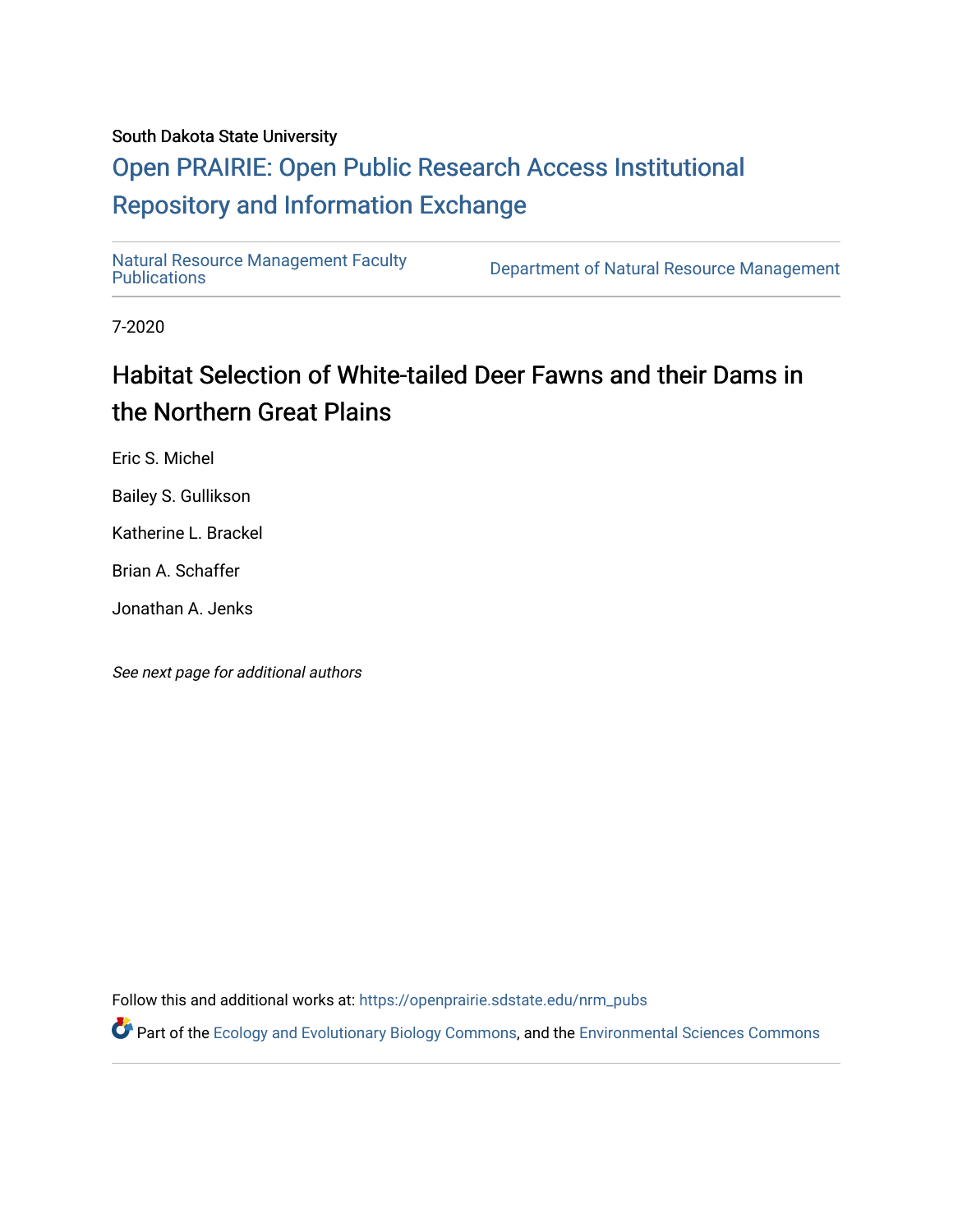## Authors

Eric S. Michel, Bailey S. Gullikson, Katherine L. Brackel, Brian A. Schaffer, Jonathan A. Jenks, and William F. Jensen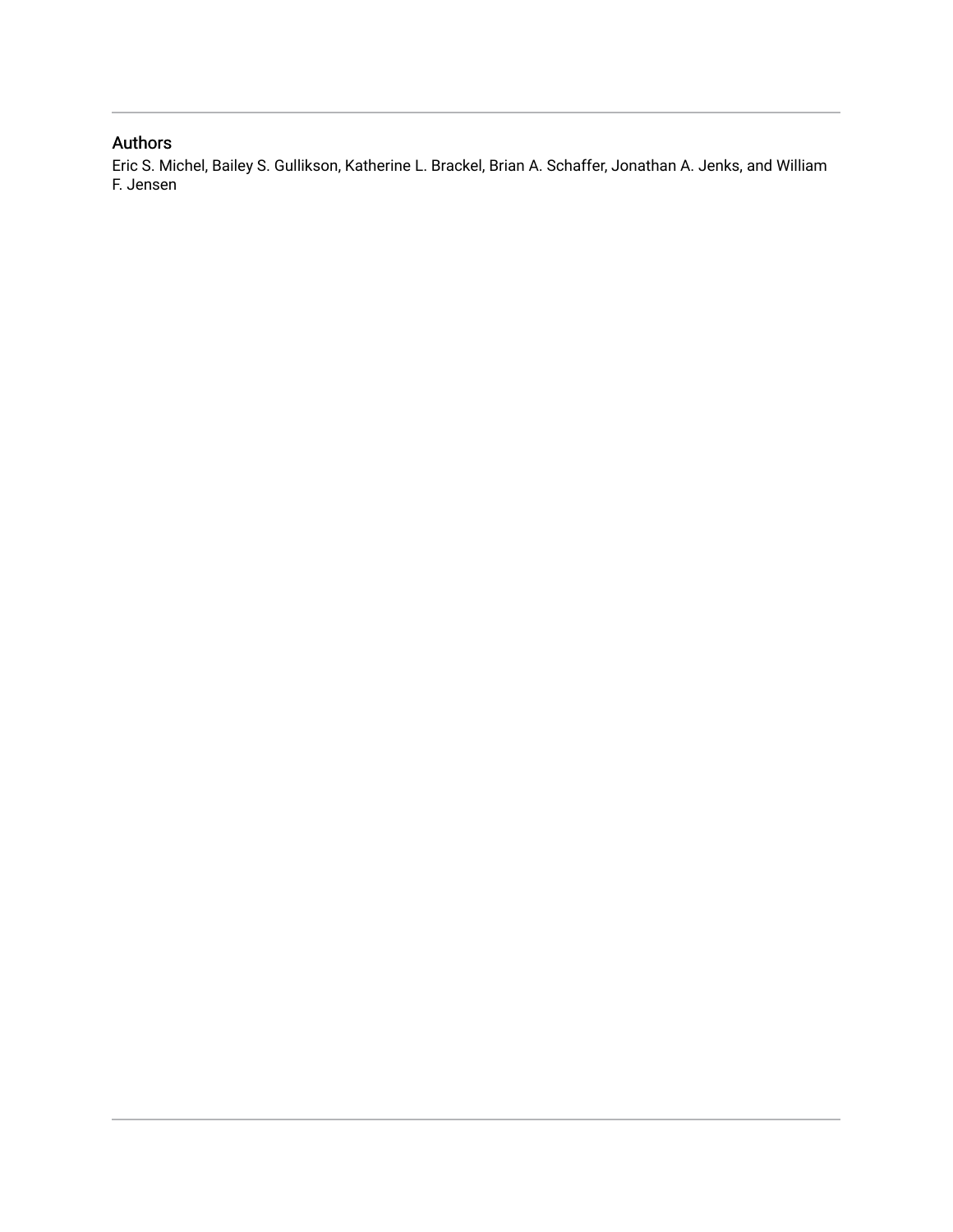#### ORIGINAL PAPER



## Habitat selection of white-tailed deer fawns and their dams in the Northern Great Plains

Eric S. Michel<sup>1,2</sup>  $\bullet$  · Bailey S. Gullikson<sup>1</sup> · Katherine L. Brackel<sup>1</sup> · Brian A. Schaffer<sup>3</sup> · Jonathan A. Jenks<sup>1</sup> · William F. Jensen<sup>3</sup>

Received: 10 September 2019 /Accepted: 23 June 2020 C The Author(s) 2020

#### Abstract

Habitat availability can affect important life-history traits such as survival; however, little information exists on how microhabitat characteristics found at parturition sites selected by dams and bed sites selected by their offspring differ from the surrounding area and from each other. Therefore, we assessed how vegetation affected maternal parturition and offspring bed site selection for white-tailed deer (*Odocoileus virginianus*) in the Northern Great Plains. Dams selected for sites with decreased vegetation height, potentially improving their visibility, which may increase their ability to escape approaching predators. Conversely, there was no variation between vegetative characteristics at neonate bed sites and their associated random sites, indicating grasslands provide adequate concealment for neonates. Dams possess the ability to flee from approaching predators, thus increasing the importance of visibility while giving birth. Conversely, neonates depend on fear bradycardia as their main antipredator defense, so concealment is more important. Our results suggest that vegetation structure is an important characteristic to white-tailed deer as habitat needs vary between adults and neonates.

Keywords Bed site selection · Northern Great Plains · Odocoileus virginianus · Parturition site selection · Vegetative structure

## Introduction

Habitat availability influences important life-history characteristics such as survival. For example, elk (Cervus canadensis) experienced increased mortality from wolves (Canis lupus) when using pine forests compared with

Communicated by: Dries Kuijper

Electronic supplementary material The online version of this article ([https://doi.org/10.1007/s13364-020-00519-6\)](https://doi.org/10.1007/s13364-020-00519-6) contains supplementary material, which is available to authorized users.

 $\boxtimes$  Eric S. Michel [eric.michel@state.mn.us](mailto:eric.michel@state.mn.us)

- <sup>1</sup> Department of Natural Resource Management, South Dakota State University, Brookings, SD 57007, USA
- <sup>2</sup> Present address: Division of Fish and Wildlife, Minnesota Department of Natural Resources, Farmland and Wildlife Populations Research Group, 35365 800th Avenue, Madelia, MN 56062, USA
- <sup>3</sup> North Dakota Game and Fish Department, Bismarck, ND 58501, **USA**

grasslands (Hebblewhite et al. [2005\)](#page-10-0) whereas resident elk decreased wolf predation risk by consuming forage located near human activity (Hebblewhite and Merrill [2009](#page-10-0)). Ciuti et al. [\(2014](#page-9-0)) reported mule deer (Odocoileus hemionus) neonate survival decreased as habitat fragmentation increased in the presence of high coyote (Canis latrans) populations. In contrast, elk, moose (Alces americanus), and white-tailed deer (Odocoileus virginianus) avoided direct predation risk by not selecting resources in areas that posed greater predation risk (Kittle et al. [2008\)](#page-10-0). Therefore, understanding how individuals use available habitat can potentially explain how populations persist in dynamic environments.

Although there are several predators of white-tailed deer, coyotes are the main predator of adult white-tailed deer in the Northern Great Plains (Moratz et al. [2018\)](#page-10-0) and are also an important predator of white-tailed deer neonates in the Northern Great Plains (Brinkman et al. [2004;](#page-9-0) Grovenburg et al. [2011\)](#page-9-0) and throughout their range (Gingery et al. [2018;](#page-9-0) Kautz et al. [2019](#page-10-0); Warbington et al. [2017](#page-10-0)). Furthermore, coyotes are reported to have substantial impacts on white-tailed deer neonate populations at local scales (Chitwood et al. [2015;](#page-9-0) Kilgo et al. [2012\)](#page-10-0). However, results on effects of habitat composition and structure on neonate survival is inconsistent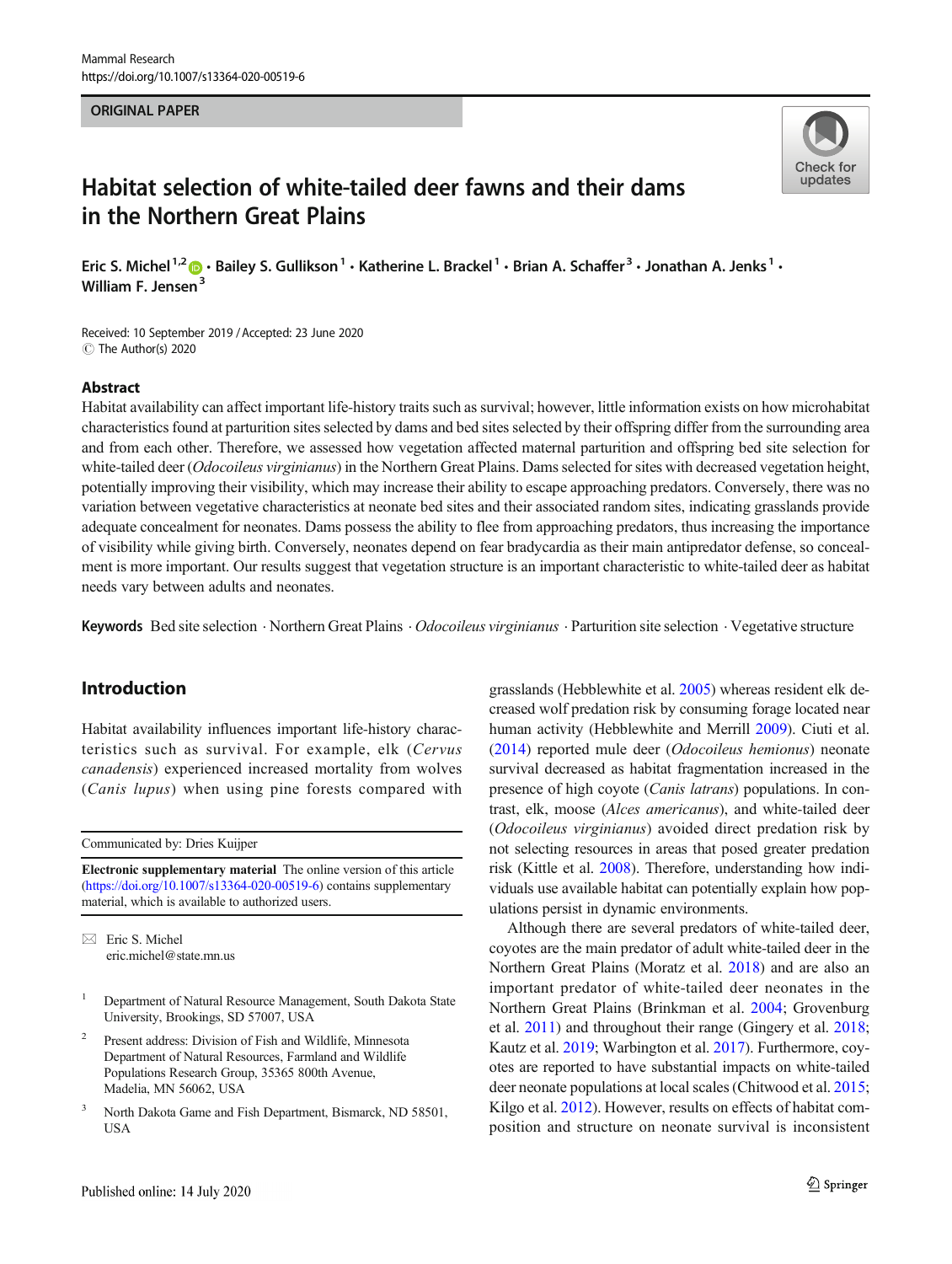<span id="page-3-0"></span>(Chitwood et al. [2015;](#page-9-0) Gulsby et al. [2017;](#page-10-0) Kilgo et al. [2014](#page-10-0); Michel et al. [2018](#page-10-0)).

Although general cover types can affect survival, microhabitat characteristics also can affect where individuals choose to seek cover. Moose (Bowyer et al. [1999](#page-9-0)), American bison (Bison bison; Kaze et al. [2016\)](#page-10-0), and woodland caribou (Rangifer tarandus; Leclerc et al. [2012](#page-10-0)) dams selected parturition sites at greater elevations, likely to increase visibility and avoid predation. Similarly, after the peak of parturition (28 June to 9 July), pronghorn (Antilocapra americana) females selected areas with low vegetative biomass, whereas neonate to female ratios were positively correlated with greater vegetative biomass (Christie et al. [2017\)](#page-9-0). This suggests females select areas that maximize detection of approaching predators (Yoakum [2004\)](#page-10-0), while balancing the need for concealment of the neonate (Barrett [1984](#page-9-0)).

Much research has focused on microhabitat characteristics associated with neonate bed site selection. Black-tailed deer (Bowyer et al. [1998\)](#page-9-0) and pronghorn (Lehman et al. [2009\)](#page-10-0) neonates selected bed sites with increased forb cover and overstory canopy cover while white-tailed deer neonates selected bed sites with greater vertical structure (Grovenburg et al. [2010](#page-9-0); Huegel et al. [1986\)](#page-10-0). Conversely, although concealment was important for neonatal elk < 2 weeks old, neonates tended to select for cover that allowed for increased visibility as they aged (Pitman et al. [2014](#page-10-0)). Roe deer (Capreolus capreolus) neonate bed site selection also varied throughout the parturition season with late-born neonates increasing use of agricultural areas compared with their earlyborn counterparts (Linnell et al. [2004\)](#page-10-0). Although microhabitat

Table 1 List of variables included for each of 9 models describing various vegetation characteristics and structure found for 63 neonate bed sites located in Burleigh, Dunn, and Grant Counties, North Dakota, and Perkins County, South Dakota, USA. We captured neonates in Burleigh County, North Dakota, from 20 May to 30 June 2011 and from 23 May to 23 June in Dunn and Grant Counties, North Dakota, and in Perkins County, South Dakota, during 2014 and 2015

| Model name             | Variable description                                                       |  |
|------------------------|----------------------------------------------------------------------------|--|
| Grassland              | Percent grassland                                                          |  |
| Forested               | Percent forested                                                           |  |
| Forb                   | Percent forbs including alfalfa                                            |  |
| Vegetative structure   | Understory vegetation height + percent<br>canopy cover                     |  |
| Vegetative overstory   | Overstory vegetation height                                                |  |
| Vegetative understory  | Understory vegetation height                                               |  |
| Grassland + structure  | Percent grassland + understory vegetation<br>height + percent canopy cover |  |
| $Forested + structure$ | Percent forested + understory vegetation<br>height + percent canopy cover  |  |
| $Forb + structure$     | Percent cropland + understory vegetation<br>height + percent canopy cover  |  |

characteristics affect site-specific selection for offspring, direct comparisons regarding how these characteristics differ between offspring and their dams are limited.

Our objective was to compare vegetative characteristics found at white-tailed deer parturition sites and neonate bed sites after assessing whether vegetative characteristics of both parturition and neonate bed sites differed from paired random sites. Both dams and neonates likely select sites to reduce predation risk (Lehman et al. [2016;](#page-10-0) Pitman et al. [2014;](#page-10-0) Rearden et al. [2011](#page-10-0)) and increase thermoregulatory efficiency (Grovenburg et al. [2010;](#page-9-0) Kjellander et al. [2012;](#page-10-0) Linnell et al. [1995\)](#page-10-0). Therefore, we developed multiple hypotheses (Tables 1 and 2) to assess what vegetative characteristics affected maternal parturition site and neonate bed site selection. Additionally, given the prevalence of row crop agriculture in the Northern Great Plains (Wright and Wimberly [2013](#page-10-0)), we examined if percent of various cover types found within parturition and bed sites varied throughout the parturition season to assess if use of row crops increased as crops matured and subsequently provided increased cover.

## Materials and methods

#### Study area

We focused neonate capture in a 2652-km<sup>2</sup> area in the central portion of Burleigh County (47.0449° N, 100.5050° W), North Dakota, in a  $1492 \text{-} \text{km}^2$  area in the southwestern portion of Dunn County (47.2122° N, 102.7260° W), North Dakota, in a 1865-km2 area in the southwestern portion of Grant County (46.3951° N, 101.5536° W), North Dakota, and in a 1492-km2 area in the central portion of Perkins County (45.3888° N, 102.3224° W; Fig. [1](#page-4-0)), South Dakota. Burleigh County, North Dakota, was located within the Northwestern Glaciated Plains Level III Ecoregion while Grant and Dunn counties, North Dakota, and Perkins County, South Dakota, were located in the Northwestern Great Plains Level III Ecoregion (Bryce

Table 2 List of variables included for each of 4 models describing various vegetation characteristics and structure found for 16 parturition sites located in Burleigh, Dunn, and Grant Counties, North Dakota, and Perkins County, South Dakota, USA. We captured neonates in Burleigh County, North Dakota, from 20 May to 30 June 2011 and from 23 May to 23 June in Dunn and Grant Counties, North Dakota, and in Perkins County, South Dakota, during 2014 and 2015

| Model name            | Variable description         |
|-----------------------|------------------------------|
| Grassland             | Percent grassland            |
| Forb                  | Percent forb                 |
| Vegetative overstory  | Overstory vegetation height  |
| Vegetative understory | Understory vegetation height |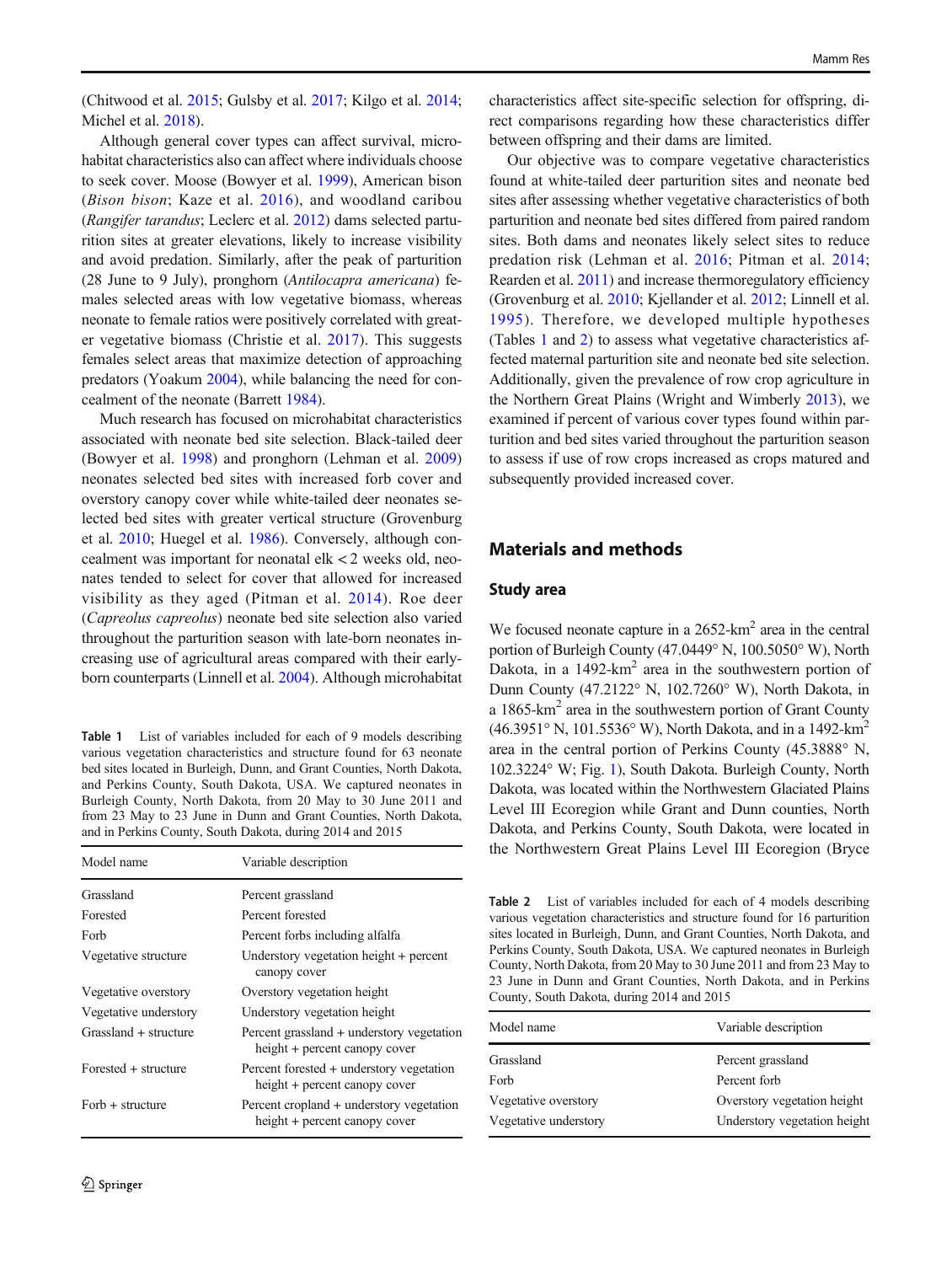<span id="page-4-0"></span>Fig. 1 Study area where vegetative characteristics for 53 parturition and 140 white-tailed deer bed sites were measured. a Burleigh County, North Dakota. b Dunn County, North Dakota. c Grant County, North Dakota. d Perkins County, South Dakota. We captured neonates in Burleigh County, North Dakota, from 20 May to 30 June 2011 and from 23 May to 23 June in Dunn and Grant Counties, North Dakota, and in Perkins County, South Dakota, during 2014 and 2015



et al. [1998](#page-9-0)). Grasslands and croplands were the dominant cover types and ranged from 60 to 86% and 11 to 26%, respectively, while forested cover types ranged from 0.01% in Perkins County to 9% in Dunn County (Cropland Data Layer, United States Department of Agriculture (USDA) [2011](#page-10-0)). Wetlands and water also were prevalent cover types (7%) in Burleigh County but were not prevalent in Dunn, Grant, or Perkins Counties (United States Department of Agriculture (USDA) [2011](#page-10-0)). Thirty-year mean annual precipitation ranged from 41.2 cm (Grant County) to 44.9 cm (Burleigh and Perkins Counties) and variation in 30-year mean monthly temperature was greatest in Perkins County ranging from − 12.1 to 30.3 °C (North Dakota State Climate Office [2016](#page-10-0)).

Landscapes in this region were dominated by native mixed grassland prairie species comprised western wheatgrass (Pascopyrum smithii), needle-and-thread (Hesperostipa comata), green needlegrass (Nassella viridula), little bluestem (Schizachyrium scoparium), big bluestem (Andropogon gerardii), Indiangrass (Sorghastrum nutans), prairie Junegrass (Koeleria macrantha), and reed canarygrass (Phalaris arundinacea). Introduced grasses included smooth brome (Bromus inermis), orchardgrass (Dactylis glomerata), crested wheatgrass (Agropyron sp.), timothy (Phleum pratense), and Kentucky bluegrass (Poa pratensis). Primary harvested crops included corn (Zea mays), wheat (Triticum aestivum), sunflowers (Helianthus annuus), and alfalfa (Medicago sativa). Other crops included flaxseed (Linum usitatissimum), canola (Brassica sp.), soybeans (Glycine max), barley (Hordeum vulgare), safflower (Carthamus tinctorius), oats (Avena sativa), and Sudangrass (Sorghum bicolor).

### Data collection

We captured neonates in Burleigh County, North Dakota, from 20 May to 30 June 2011 and from 23 May to 23 June in Dunn and Grant Counties, North Dakota, and in Perkins County, South Dakota, during 2014 and 2015. We captured adult female  $(≥ 1.5$ -year-old) white-tailed deer via helicopter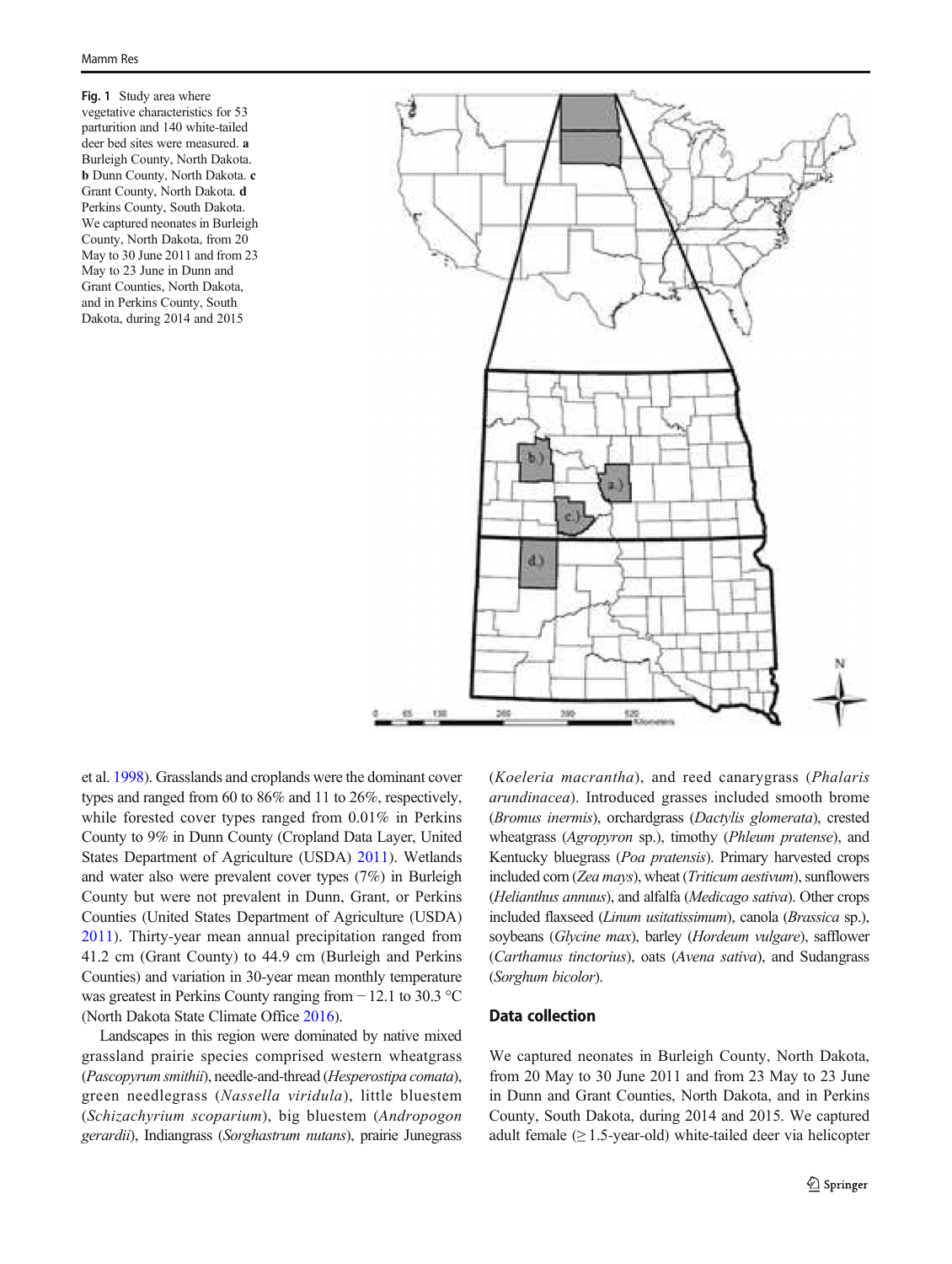net guns (Native Range Capture Services, Elko, NV, USA). We then affixed very high frequency (VHF) radio-collars (model M2610B, Advanced Telemetry Systems, Isanti, MN) to individuals and inserted Vaginal Implant Transmitters (Advanced Telemetry Systems, Inc., Isanti, MN, USA; Bowman and Jacobson [1998;](#page-9-0) Carstensen et al. [2003](#page-9-0); Swanson et al. [2008\)](#page-10-0). We also used reproductive female postpartum behavior as an indicator of presence of neonates (Downing and McGinnes [1969;](#page-9-0) Huegel et al. [1985;](#page-10-0) White et al. [1972](#page-10-0)) and then captured neonates by hand or net. We wore latex gloves and stored all radio-collars and other equipment in natural vegetation to minimize scent transfer. We fitted neonates with expandable breakaway radio-collars and monitored individuals daily for the first 30 days using a truckmounted null-peak antenna system (Brinkman et al. [2002](#page-9-0)), hand-held Yagi antennas, aerial telemetry, and omnidirectional whip antennas. We determined bed sites to be locations where we opportunistically captured neonates and parturition sites to be locations where we found a VIT. We only captured neonates once. All handling methods followed the American Society of Mammalogists guidelines for mammal care and use (Sikes et al. [2016\)](#page-10-0) and were approved by the South Dakota State University Institutional Animal Care and Use Committee (Approval No. 10-006E and 13-091A).

We completed vegetation assessments at parturition sites and neonate bed sites immediately if neonates flushed upon approach or collected measurements within 39 days if neonates did not flush. We measured all vegetation heights using a modified Robel pole (Robel et al. [1970](#page-10-0)) with 10-cm increments. The observer was about 4 m from the Robel pole when collecting vegetation data. Vegetation overstory height represented the tallest vegetation marked on the Robel pole, whereas understory vegetation height represented the tallest vegetation where the Robel pole was completely obstructed. We recorded measurements from the center of the parturition or bed site in each cardinal direction and averaged them (by site) to determine height of the vegetation overstory and height of vegetation understory (Robel et al. [1970](#page-10-0)). We recorded ocular estimations of percent cover using 5% increments for bare ground, forbs (including alfalfa), grass, litter, row crop, shrub, and tree in 24, 1.0-m2 Daubenmire plots (Daubenmire [1959](#page-9-0)) spaced at 1-m intervals along four perpendicular transects originating at the center of parturition or bed sites and paired random sites. We estimated tree canopy cover at 6 m north, south, east, and west of parturition and bed sites or paired random sites using a spherical densiometer (Uresk et al. [1999\)](#page-10-0). We followed the methods of Grovenburg et al. [\(2010](#page-9-0)) and identified each paired random site within 250 m of its associated parturition or bed site. Locating paired random sites within 250 m of its associated parturition or bed site allowed us to keep random sites within the same cover type. After locating paired random sites in similar cover types (grassland, forested, riparian), we then collected data in the same manner as described above for parturition and bed sites (Grovenburg et al. [2010\)](#page-9-0).

#### Statistical analysis

Due to logistical constraints that delayed us from measuring vegetation at parturition sites, bed sites, and their respective paired random sites up to 39 days later, we restricted our parturition and bed site selection analyses to sites where we collected vegetation measurements within 14 days of locating sites. Therefore, we assessed if vegetation characteristics varied between parturition and bed sites and their paired random sites using a conditional logistic model and estimated odds ratios using the clogit function in the Survival package in Program R (R Core Team [2016](#page-10-0) version 3.3.1; Therneau [2015](#page-10-0)). The clogit function allows for specific comparisons between capture and paired random sites. We developed nine models describing general cover type, vegetative structure, or a combination of cover type and structure for bed sites (Table [1](#page-3-0)). We simplified our candidate set to four models describing vegetative structure and composition for parturition sites due to sample size  $(n = 16)$ ; Table [2\)](#page-3-0). We then ranked each model using Akaike's Information Criterion corrected for small sample size  $(AIC<sub>c</sub>)$ and considered models within  $2 \triangle AIC_c$  as potentially competing (Burnham and Anderson [2002](#page-9-0)). We derived  $AIC_c$  values, number of parameters, and model weights using the AIC<sub>c</sub> and weight functions in the MuMIn package in Program R (Barton [2016\)](#page-9-0). We assessed correlation among explanatory variables using the cor.test function and included multiple variables in a single model when  $|r| \leq 0.50$ . We used the model.avg. function in the MuMIn package in Program R when necessary to calculate model-averaged coefficients. We considered variables important when their 95% confidence intervals (95% CIs) excluded 0 (Burnham and Anderson [2002](#page-9-0); Arnold [2010](#page-9-0)). We considered odds ratios important when their 95% CIs excluded 1. We present all means  $\pm 1$  standard deviation.

Finally, we visually assessed if dam and neonate use of specific cover types varied by quantifying the number of parturition and bed sites that we found in each cover type on a weekly basis throughout the parturition season (day 1 representing the first parturition/bed site found followed by the subsequent 6 days). Although vegetative measurements were delayed, the cover type of each site would not have changed temporally. Therefore, we used our entire dataset for this assessment.

### Results

We captured neonates from 20 May to 30 June and collected vegetation data at 34 parturition sites primarily located in grassland (47%;  $n = 16$ ), riparian (26%,  $n = 9$ ), and wooded  $(18\%, n=6)$  cover types with all other cover types containing  $\leq$  9% (*n* = 3) of parturition sites. We collected vegetation data at 63 individual neonate bed sites primarily located in grasslands (68%;  $n = 43$ ), followed by riparian (17%;  $n = 11$ ), and wooded (11%;  $n = 7$ ) cover types with all other cover types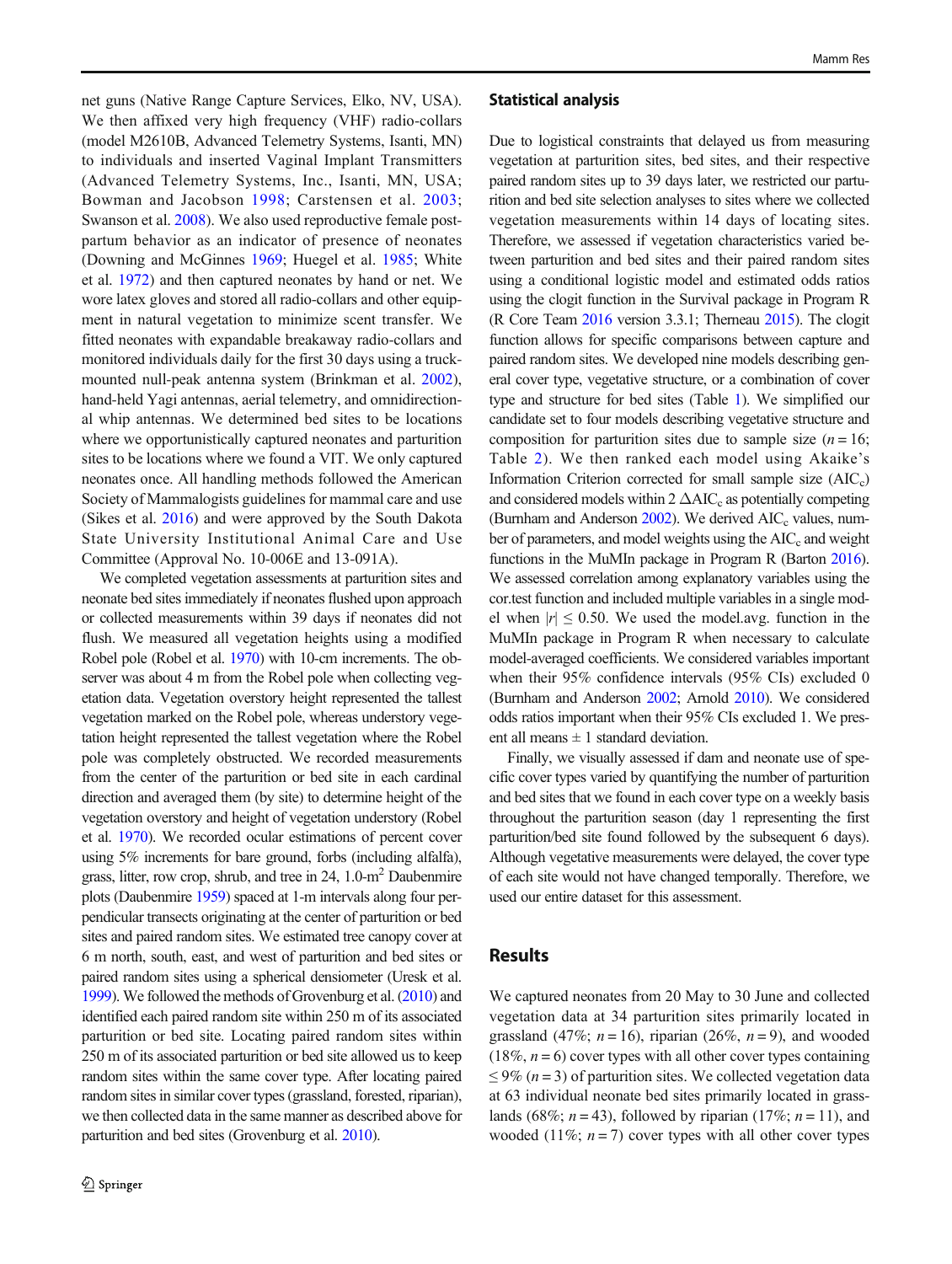containing  $\leq 2\%$  (*n* = 2) of bed sites. Explanatory variables were not correlated ( $|r| \leq 0.33$ ).

Given we found most parturition sites in grasslands, we reduced our analysis to include only those parturition sites found in grasslands. In doing so, we observed two competing models that described vegetation characteristics at parturition sites (Table 3). Our top supported model was our vegetative understory model, which carried a majority of model weight  $(w<sub>i</sub> = 0.64)$ . Understory vegetation height at parturition sites differed from random sites and had a negative effect ( $\beta$  = − 0.168; 95% CI,  $-0.325-0.011$ ,  $n = 16$ ) on parturition site selection such that for every 1-cm decrease in understory vegetation height, probability of a female selecting that site for parturition increased  $15.4\%$  (odds ratio = 0.845; 95% CI, 0.722–0.989). Mean understory vegetation height was  $22.6 \pm 12.7$  cm at parturition sites and was  $31.8 \pm 13.0$  cm at random sites. Overstory vegetation height at parturition sites differed from random sites and had a negative effect ( $\beta$  = − 0.067; 95% CI,  $-0.128-0.005$ ,  $n = 16$ ) on parturition site selection such that for every 1-cm decrease in overstory vegetation height, probability of a female selecting that site for parturition increased  $6.5\%$  (odds ratio = 0.935; 95% CI, 0.880–0.994). Mean overstory vegetation height was  $52.9 \pm 26.9$  cm at parturition sites and was  $71.2 \pm 16.8$  cm at random sites. The likelihood ratio test indicated adequate model fit (vegetative understory model, 9.26,  $DF = 1$ ,  $P =$ 0.002; vegetative overstory model, 8.01,  $DF = 1, P = 0.005$ ).

Although our most parsimonious model describing neonate bed site selection was our vegetative structure model, it carried low model weight ( $w_i = 0.31$ ; Table 4). Our forb + structure model ( $w_i$  = 0.19) and vegetative understory model ( $w_i$  = 0.14) also appeared to be competing. The 95% CIs in our top models overlapped 0 for all variables (S1).

Therefore, we calculated the model-averaged coefficients due to model uncertainty (Burnham and Anderson [2002\)](#page-9-0). After model averaging, there was a trend of understory vegetation height  $(\beta = 0.025; 95\% \text{ CI}, -0.005-0.065, n = 63)$  and overstory

Table 3 Model results for 4 models describing various vegetation characteristics and structure found for 16 parturition sites of adult female white-tailed deer located in Burleigh, Dunn, and Grant Counties, North Dakota, and Perkins County, South Dakota, USA. We captured neonates in Burleigh County, North Dakota, from 20 May to 30 June 2011 and from 23 May to 23 June in Dunn and Grant Counties, North Dakota, and in Perkins County, South Dakota, during 2014 and 2015

| Model                 | $\triangle$ AIC <sub>c</sub> | Wi   | Κ |  |
|-----------------------|------------------------------|------|---|--|
| Vegetative understory | 0.00                         | 0.64 |   |  |
| Vegetative overstory  | 1.25                         | 0.34 |   |  |
| Forb                  | 7.87                         | 0.01 |   |  |
| Grassland             | 9.23                         | 0.01 |   |  |

vegetation height ( $\beta$  = 0.001; 95% CI, -0.009–0.034, n = 63) displaying a general positive impact on bed site selection. The 95% CIs for all other model-averaged coefficients greatly overlapped 0 (Table [5\)](#page-7-0). Mean understory vegetation height was 36.2  $\pm$  14.0 cm at bed sites and 32.4  $\pm$  16.3 cm at random sites. Mean overstory vegetation height was  $72.8 \pm 24.5$  cm at bed sites and was  $69.5 \pm 24.6$  cm at random sites. The likelihood ratio test indicated adequate model fit for our vegetative structure model  $(6.96, DF = 2, P = 0.030)$  and for our forb + structure model  $(8.26, DF = 3, P = 0.040)$  but not for our vegetative understory model (3.32,  $DF = 1, P = 0.70$ ).

We did not detect any trends for variation in cover types used for parturition sites (Fig. [2](#page-7-0)) and bed sites (Fig. [3](#page-8-0)) throughout the parturition season as we consistently found parturition and bed sites in grassland and riparian cover types. We did not find any parturition sites in row crop or other cover types.

## **Discussion**

Our understory vegetation height model was our top supported model for parturition site selection with our overstory vegetation height model competing with our top model. Adult female whitetailed deer selected for shorter vegetation than random when selecting parturition sites. Our results support Rearden et al. [\(2011\)](#page-10-0) who found female elk selected for parturition sites with increased visibility (but see Alldredge et al. [1991,](#page-9-0) Barrett [1984,](#page-9-0) Barbknecht et al. [2011,](#page-9-0) and Lehman et al. [2016](#page-10-0) for cases where female ungulates selected parturition sites with increased cover). Regardless, moose (Bowyer et al. [1999\)](#page-9-0), American bison (Kaze et al. [2016\)](#page-10-0), and woodland caribou (Leclerc et al. [2012](#page-10-0)) selected for parturition sites at higher elevations, likely to increase their

Table 4 Model results for 9 models describing various vegetation characteristics and structure found for 63 bed sites of neonate whitetailed deer located in Burleigh, Dunn, and Grant Counties, North Dakota, and Perkins County, South Dakota, USA. We captured neonates in Burleigh County, North Dakota, from 20 May to 30 June 2011 and from 23 May to 23 June in Dunn and Grant Counties, North Dakota, and in Perkins County, South Dakota, during 2014 and 2015

| Model                  | $\Delta AIC_c$ | $W_i$ | K |
|------------------------|----------------|-------|---|
| Vegetative structure   | 0.00           | 0.31  | 2 |
| $Forb + structure$     | 0.91           | 0.19  | 3 |
| Vegetative understory  | 1.51           | 0.14  | 1 |
| Grassland + structure  | 2.19           | 0.10  | 3 |
| $Forested + structure$ | 2.25           | 0.10  | 4 |
| Forb                   | 3.56           | 0.05  | 1 |
| Vegetative overstory   | 3.58           | 0.05  | 1 |
| Grassland              | 4.58           | 0.03  | 1 |
| Forested               | 5.28           | 0.02  | 2 |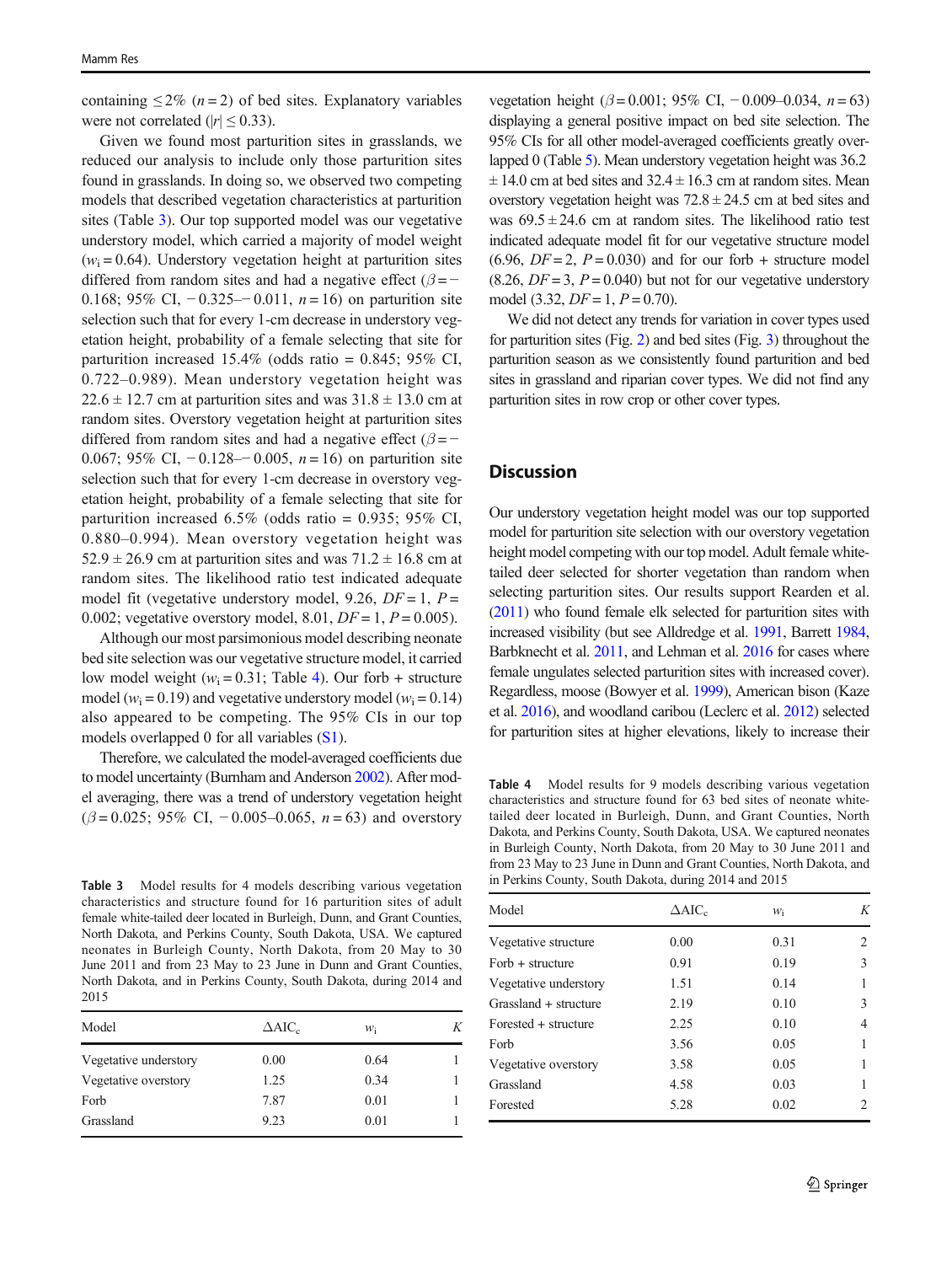<span id="page-7-0"></span>Table 5 Model-averaged beta coefficients and 95% confidence intervals for 63 bed sites of white-tailed deer neonates collected throughout South Dakota and North Dakota, USA. We captured neonates in Burleigh County, North Dakota, from 20 May to 30 June 2011 and from 23 May to 23 June in Dunn and Grant Counties, North Dakota, and in Perkins County, South Dakota, during 2014 and 2015

| Variable                     | <b>Beta</b> | Lower 95% CI Upper 95% CI |       |
|------------------------------|-------------|---------------------------|-------|
| Understory vegetation height |             | $0.025 - 0.005$           | 0.065 |
| Percent canopy cover         |             | $0.044 - 0.018$           | 0.143 |
| Percent forb                 |             | $0.006 - 0.021$           | 0.070 |
| Percent grass                |             | $-0.001 - 0.040$          | 0.032 |
| Percent forested             |             | $-0.023 - 0.569$          | 0.189 |
| Percent shrub                |             | $-0.005 - 0.159$          | 0.080 |
| Overstory vegetation height  |             | $0.001 - 0.009$           | 0.034 |

visibility. Therefore, given the magnitude of difference between vegetative heights recorded at parturition sites compared with random sites and the increased probability of a mother selecting a site based on vegetative height, increasing visibility during a birthing event is seemingly an important antipredator defense strategy for white-tailed deer mothers using grassland cover types in the Northern Great Plains.

 $\bf{8}$ 

Although we report a general trend of increased vegetation height at neonate bed sites compared with random sites, weak estimates and imprecise confidence intervals preclude us from directly discussing this variation. Nevertheless, several studies report ungulate neonates such as mule deer (Gerlach and Vaughan [1991](#page-9-0)), elk (Pitman et al. [2014](#page-10-0)), bighorn sheep (Ovis canadensis; Smith et al. [2015\)](#page-10-0), and pronghorn (Barrett [1984;](#page-9-0) Christie et al. [2017](#page-9-0)) selected for bed sites with increased concealment. White-tailed deer neonates display fear bradycardia and are relatively immobile within their first 30 days of life (Carl and Robbins [1988](#page-9-0); Lent [1974\)](#page-10-0). Therefore, increased understory and overstory vegetation height provides increased cover and visual obstruction from predators potentially decreasing predation risk, though the effects of vegetation at bed sites on neonate survival are inconsistent (Canon and Bryant [1997](#page-9-0); Chitwood et al. [2015\)](#page-9-0). Increased vegetative height at neonate bed sites also could potentially help neonates thermoregulate during inclement weather (precipitation events), potentially influencing survival (Grovenburg et al. [2010;](#page-9-0) Kjellander et al. [2012;](#page-10-0) Linnell et al. [1995\)](#page-10-0). Grassland was the most common cover type in our study, comprised up to 86% of the landscape, and was the most common cover type in which neonate bed sites were located throughout the parturition season. Concomitantly, fawn survival is generally



Fig. 2 Number of parturition sites used by week throughout the parturition season in South Dakota and North Dakota, USA. We located parturition sites from 20 May to 30 June 2011 and from 23 May to 23 June in 2014 and 2015. Parturition sites were not found in either row crop or other cover types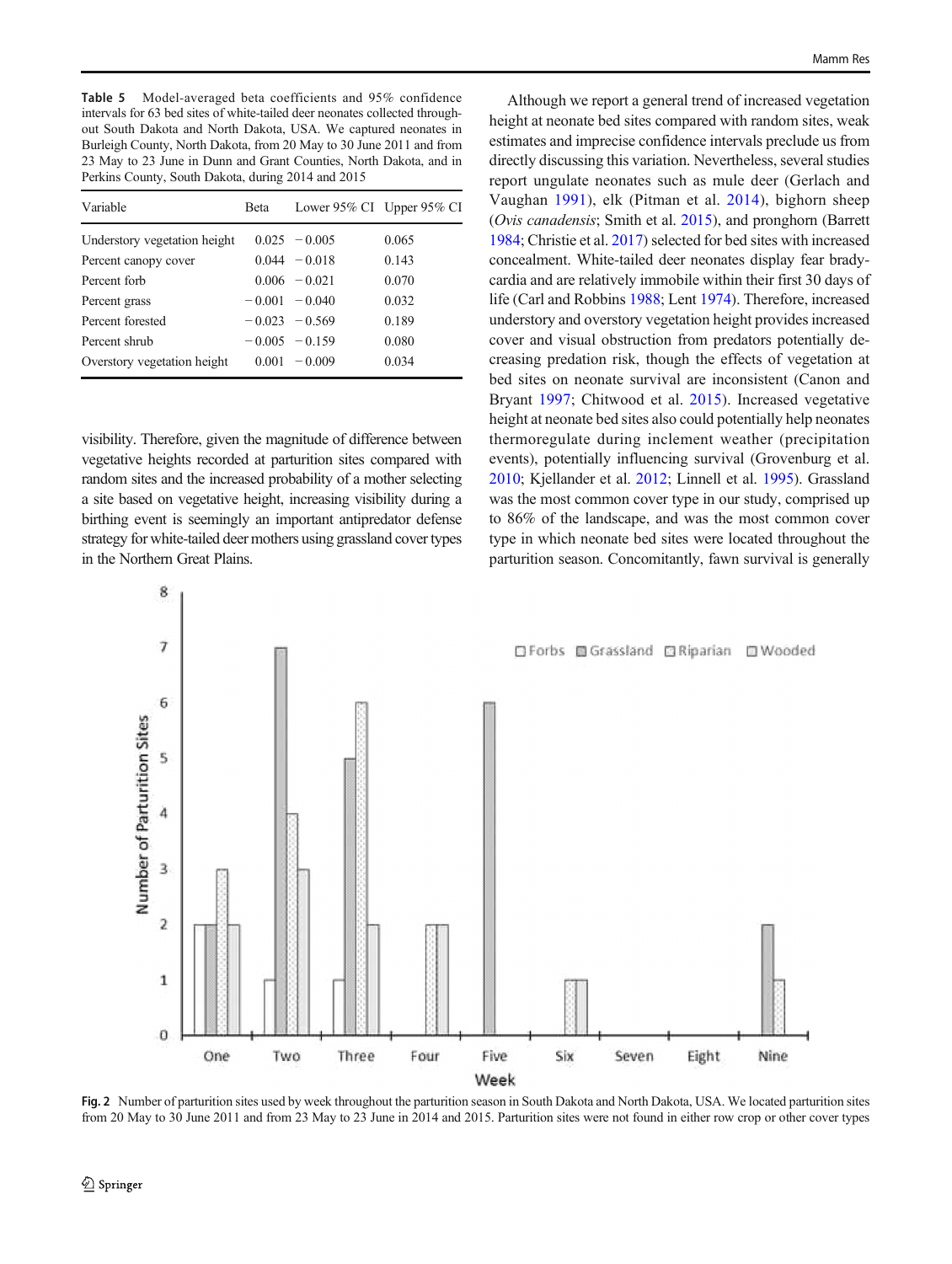<span id="page-8-0"></span>Fig. 3 Number of bed sites used by week throughout the parturition season in South Dakota and North Dakota, USA. We located parturition sites from 20 May to 30 June 2011 and from 23 May to 23 June in 2014 and 2015



high in the Northern Great Plains (Michel et al. [2018](#page-10-0)). Given the lack of variation between vegetative structure at neonate bed sites compared with random sites (understory vegetation height =  $\sim$  4-cm difference; overstory vegetation height =  $\sim$  3cm difference), our results indicate grasslands likely provide the vegetative structure necessary for adequate concealment and thermoregulation that neonates require early in life in the Northern Great Plains.

Neither maternal nor neonate use of cover types varied throughout the parturition season. Although row crops such as corn and soybeans mature throughout the summer and, therefore, provide increased hiding cover as neonates age (Grovenburg et al. [2012a](#page-9-0)), we found no evidence that whitetailed deer use agricultural crops more than other cover types later in the parturition season. This is likely because grasslands, riparian areas, and forested areas represent permanent cover and provide vegetation with adequate height during the parturition season. Phenology of cool-season grasses also can impact white-tailed deer selection given that 47% of parturition sites and 68% of neonate bed sites were found in grasslands. For example, cool-season grasses grow mostly in early spring and generally complete flowering by 21 June (Leopold and Kriedemann [1975](#page-10-0); Weier et al. [1974\)](#page-10-0); we captured all neonates by 30 June. Dams also selected understory vegetation that was about 23 cm tall while neonates selected vegetation that was about 36 cm tall, a height most cool-season plants reach before maturation. Therefore, between growth of cool-season grasses and residual dead plant material, dams and neonates likely had enough permanent cover in grasslands throughout the parturition season while obtaining additional cover from riparian and forested areas.

Our results emphasize the importance of understanding whether habitat requirements vary by life-stage for a species.

For example, previous research has shown that forested areas provide important winter cover for adult white-tailed deer (Grovenburg et al. [2011\)](#page-9-0), whereas white-tailed deer neonate survival decreased with increasing forested cover; potentially because small linear tree plantings on the prairie may serve as ecological traps due to coyote predation (Grovenburg et al. [2012b\)](#page-10-0). Nevertheless, understanding age-specific habitat requirements allows for more specific habitat management, which ultimately encourages vegetative diversity on the landscape and could potentially impact life-history characteristics such as survival for several age-classes.

We recommend maintaining a mosaic of grassland, riparian, and forested cover types in agriculturally dominated landscapes as those cover types contained 92% of parturition sites and 86% of all bed site locations in our study. Furthermore, maintaining an understory vegetation height of about 23 cm for mothers and about 36 cm for neonates while maintaining an overstory vegetation height of about 53 cm for mothers and about 73 cm for neonates should allow for adequate visibility for mothers and adequate concealment for neonates, particularly in grassland cover types. Maintaining this vegetative height will also likely allow mothers to detect predators during parturition events (Rearden et al. [2011](#page-10-0)) and may assist neonates in avoiding detection by predators (Gerlach and Vaughan [1991;](#page-9-0) Pitman et al. [2014;](#page-10-0) Smith et al. [2015](#page-10-0)). Finally, dam and neonate use of cover types did not vary throughout the parturition season, suggesting white-tailed deer likely do not increase use of agricultural crops throughout the parturition season; however, deer do likely increase their use of row crops later in summer as crops provide increased cover as they mature (Grovenburg et al. [2012a\)](#page-9-0). Regardless, agricultural crops are probably not beneficial in providing cover to white-tailed deer during the parturition season.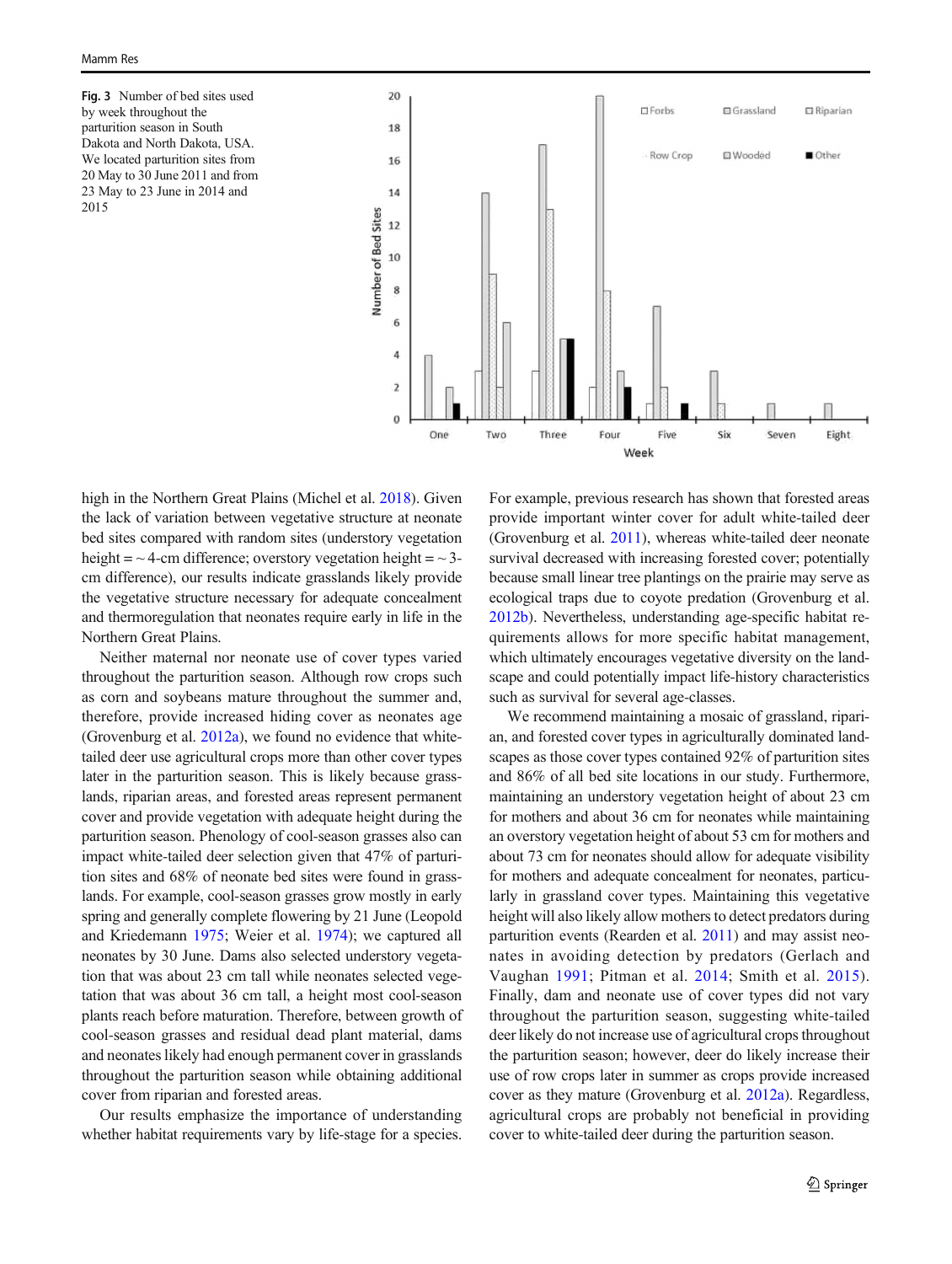<span id="page-9-0"></span>Acknowledgments We thank the North Dakota Game and Fish Department, South Dakota Department of Game, Fish and Parks, the Minnesota Department of Natural Resources, the Department of Natural Resource Management at South Dakota State University, and numerous private landowners, graduate students, and technicians for their help and cooperation with this project. We also thank D. Morina, C. Chitwood, M. Festa-Bianchet, and two anonymous reviewers for their helpful comments.

Funding information This work was supported by the Federal Aid to Wildlife Restoration administered through North Dakota Game and Fish Department (Project W-67-R-57, Study No. C-VIII) and through South Dakota Game, Fish, and, Parks (Study No. 7555).

#### Compliance with ethical standards

All handling methods followed the American Society of Mammalogists guidelines for mammal care and use (Sikes et al. [2016\)](#page-10-0) and were approved by the South Dakota State University Institutional Animal Care and Use Committee (Approval No. 10-006E and 13-091A).

Disclaimer Any mention of trade, product, or firm names is for descriptive purposes only and does not imply endorsement by the US Government.

Conflict of interest The authors declare that they have no conflict of interest

Open Access This article is licensed under a Creative Commons Attribution 4.0 International License, which permits use, sharing, adaptation, distribution and reproduction in any medium or format, as long as you give appropriate credit to the original author(s) and the source, provide a link to the Creative Commons licence, and indicate if changes were made. The images or other third party material in this article are included in the article's Creative Commons licence, unless indicated otherwise in a credit line to the material. If material is not included in the article's Creative Commons licence and your intended use is not permitted by statutory regulation or exceeds the permitted use, you will need to obtain permission directly from the copyright holder. To view a copy of this licence, visit [http://creativecommons.org/licenses/by/4.0/.](https://doi.org/)

## References

- Alldredge AW, Deblinger RD, Peterson J (1991) Birth and fawn bed site selection by pronghorns in a sagebrush-steppe community. J Wildl Manag 55:222–227. <https://doi.org/10.2307/3809143>
- Arnold TW (2010) Uninformative parameters and model selection using Akaike's information criterion. J Wildl Manag 74:1175–1178. <https://doi.org/10.1111/j.1937-2817.2010.tb01236.x>
- Barbknecht AE, Fairbanks WS, Rogerson JD, Maichak EJ, Scurlock BM, Meadows LL (2011) Elk parturition site selection at local and landscape scales. J Wildl Manag 75:646–654. [https://doi.org/10.1002/](https://doi.org/10.1002/jwmg.100) [jwmg.100](https://doi.org/10.1002/jwmg.100)
- Barrett M (1984) Movements, habitat use, and predation on pronghorn fawns in Alberta. J Wildl Manag 48:542-550. [https://doi.org/10.](https://doi.org/10.2307/3801187) [2307/3801187](https://doi.org/10.2307/3801187)
- Barton K (2016) MuMIn: multi-model inference. R package version 1.15.6. Available from: https://CRAN.R-project.org/ package=MuMIn. Accessed 30 Jun 2017
- Bowman JL, Jacobson HA (1998) An improved vaginal-implant transmitter for locating white-tailed deer birth sites and fawns. Wildl Soc Bull 26:295–298
- Bowyer RT, Kie JG, Van Ballenberghe V (1998) Habitat selection by neonatal black-tailed deer: climate, forage, or risk of predation? J Mammal 79:415–425. <https://doi.org/10.2307/1382972>
- Bowyer RT, Van Ballenberghe V, Kie JG, Maier JAK (1999) Birth-site selection by Alaskan moose: maternal strategies for coping with a risky environment. J Mammal 80:1070–1083. [https://doi.org/10.](https://doi.org/10.2307/1383161) [2307/1383161](https://doi.org/10.2307/1383161)
- Brinkman TJ, DePerno CS, Jenks JA, Haroldson BS, Erb JD (2002) A vehicle-mounted radiotelemetry antenna system design. Wildl Soc Bull 30:256–258
- Brinkman TJ, Jenks JA, DePerno CS, Haroldson BS, Osborn RG (2004) Survival of white-tailed deer in an intensively farmed region of Minnesota. Wildl Soc Bull 32:726–731. [https://doi.org/10.2193/](https://doi.org/10.2193/0091-7648(2004)032<0726:SOWDIA>2.0.CO;2) [0091-7648\(2004\)032\[0726:SOWDIA\]2.0.CO;2](https://doi.org/10.2193/0091-7648(2004)032<0726:SOWDIA>2.0.CO;2)
- Bryce SJ, Omernik M, Pater DE, Ulmer M, Schaar J, Freeouf J, Johnson R, Kuck P, Azevedo SH (1998) Ecoregions of North Dakota and South Dakota. (Map poster). U.S. Geological Survey, Jamestown, ND
- Burnham KP, Anderson DR (2002) Model selection and multimodel inference: a practical information-theoretic approach. Springer-Verlag, New York
- Canon SK, Bryant FC (1997) Bed-site characteristics of pronghorn fawns. J Wildl Manag 61:1134–1141. [https://doi.org/10.2307/](https://doi.org/10.2307/3802111) [3802111](https://doi.org/10.2307/3802111)
- Carl GR, Robbins CT (1988) The energetic cost of predator avoidance in neonatal ungulates: hiding versus following. Can J Zool 66:239– 246. <https://doi.org/10.1139/z88-034>
- Carstensen M, DelGiudice GD, Sampson BA (2003) Using doe behavior and vaginal-implant transmitters to capture neonate white-tailed deer in north-central Minnesota. Wildl Soc Bull 31:634–641
- Chitwood MC, Lashley MA, Kilgo JC, Pollock KH, Moorman CE, DePerno CS (2015) Do biological and bedsite characteristics influence survival of neonatal white-tailed deer? PLoS One 10: e0119070. <https://doi.org/10.1371/journal.pone.0119070>
- Christie KS, Jensen WF, Boyce MS (2017) Pronghorn resource selection and habitat fragmentation in North Dakota. J Wildl Manag 81:154– 162. <https://doi.org/10.1002/jwmg.21147>
- Ciuti S, Jensen WF, Neilsen SE, Johnson SK, Hosek BM, Boyce MS (2014) An evaluation of historical mule deer fawn recruitment in North Dakota. North Dakota Game and Fish. (Bismark, North Dakota, USA
- Daubenmire R (1959) A canopy-coverage method of vegetational analysis. Northwest Sci 33:43–64
- Downing RL, McGinnes BS (1969) Capturing and marking white-tailed deer fawns. J Wildl Manag 33:711–714. [https://doi.org/10.2307/](https://doi.org/10.2307/3799399) [3799399](https://doi.org/10.2307/3799399)
- Gerlach TP, Vaughan MR (1991) Mule deer fawn bed site selection on the Pinon. Canyon Maneuver Site, Colorado. Southwest Nat 36: 255–258. <https://doi.org/10.2307/3671933>
- Gingery TM, Diefenbach DR, Wallingford BD, Rosenberry CS (2018) Landscape-level patterns in fawn survival across North America. J Wildl Manag 82:1003–1013. <https://doi.org/10.1002/jwmg.21456>
- Grovenburg TW, Jacques CN, Klaver RW, Jenks JA (2010) Bed site selection by neonate deer in grassland habitats on the Northern Great Plains. J Wildl Manag 74:1250–1256. [https://doi.org/10.](https://doi.org/10.1111/j.1937-2817.2010.tb01245.x) [1111/j.1937-2817.2010.tb01245.x](https://doi.org/10.1111/j.1937-2817.2010.tb01245.x)
- Grovenburg TW, Jacques CN, Klaver RW, DePerno CS, Brinkman TJ, Swanson CS, Jenks JA (2011) Influence of landscape characteristics on migration strategies of white-tailed deer. J Mammal 92:534–543. <https://doi.org/10.1644/09-MAMM-A-407.1>
- Grovenburg TW, Klaver RW, Jenks JA (2012a) Spatial ecology of whitetailed deer fawns in the Northern Great Plains: implications of loss